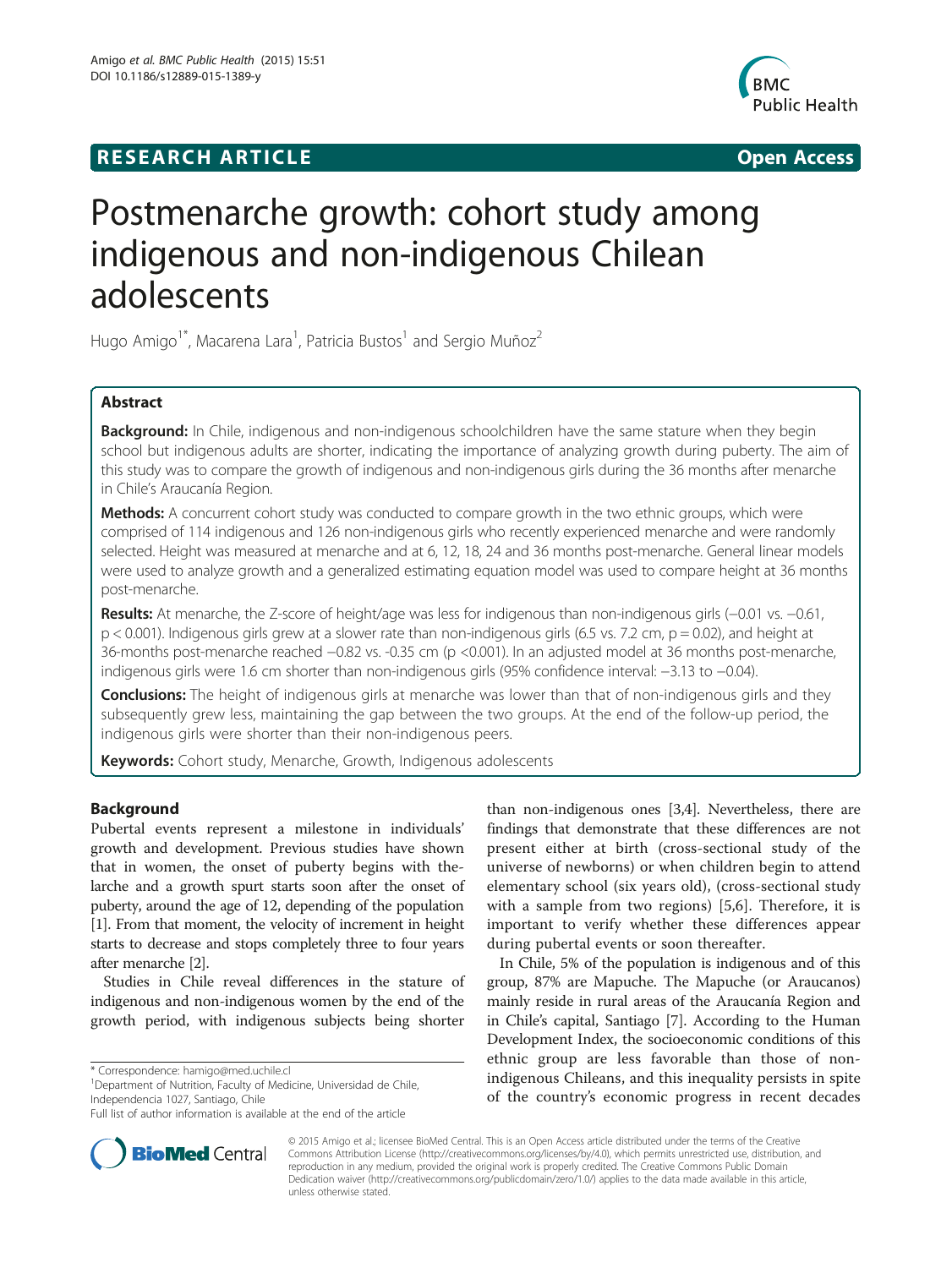[[8\]](#page-6-0). Inequality may have an effect on the indigenous population such that it is unable to express its full growth potential, resulting in members of this group reaching a shorter final stature than their non-indigenous peers [[3\]](#page-5-0).

This growth deficit may have negative consequences for child and adolescent development, causing difficulties in social insertion due to poorer test performance and an increased probability of living in poverty among this population [\[9](#page-6-0)] Thus, it may reflect the inability of lessdeveloped societies to express the full genetic potential of their people. Because the indigenous population is at high social risk, interventions aimed at reducing biological and social inequalities should be a priority.

Given this background, the study of anthropometric characteristics of indigenous and non-indigenous subjects at menarche and their subsequent evolution is relevant. The objective of this study was to compare the growth of indigenous and non-indigenous girls in the Araucanía Region in Chile from menarche to 36 months post-menarche.

#### Methods

#### Study design

A concurrent cohort study was conducted to compare the growth over time in the two ethnic groups.

#### Setting

Of the Araucanía Region's 32 counties, six were excluded because the indigenous population was scarce. In each of the 26 remaining counties, schools were selected at random  $(n = 168)$  in order to identify girls who had experienced menarche no more than three months prior to the start of the study and to determine which ethnic group they belonged to. The "indigenous cohort" included only girls with three or four Mapuche surnames while the "non-indigenous cohort" included girls whose surnames (two on both the father's side and mother's side) were of Spanish origin. Adolescents with non-Spanish surnames or for whom one parent's surname was not known were excluded from the study. A list of more than 7,000 Mapuche surnames that had been previously written and validated by Mapuche language experts [[10](#page-6-0)] was used as a reference. Girls with a combination of surnames (Spanish and Mapuche), other surnames (neither Spanish nor Mapuche), and girls for whom at least one parent's surname was not known were excluded from the study.

The study was based on multistage random sampling of participants by three geographical areas (coast, valley and mountains). In each county of each stratum a list of public schools was drawn, that included the total number of girls from 10 to 16 years old  $(n = 8504)$ . This list was then screened to assess the girls' eligibility to participate in the study (menarche and ethnicity). The source of information

used was official registration records from the Ministry of Education.

The sample size was calculated considering a 0.05 level of significance, a test power of 80%, and using a one-sided test. The expected increase on average from menarche to 36 months post-menarche in indigenous girls was 6.7 vs. 7.4 cm for non-indigenous girls, (these data were obtained from previous studies in Chile and Mexico) [[4,](#page-5-0)[11](#page-6-0)] with effect size of 0.372 and a common standard deviation of 1.9 cm. The minimum number for each group was 90 females. The universe of girls who had menarche no more than three months prior to the start of the study was 240 (114 indigenous and 126 non-indigenous girls).

## Data collection

An initial data collection instrument was applied to all participants in school classrooms to collect the following data: surnames, date of birth and age at menarche (corroborated by their parents). Subsequently, girls who had menarche within the three months preceding the interview were selected to be anthropometrically measured every three months at their respective schools by healthcare professionals who were trained in accepted international protocols for anthropometric measurement [[12](#page-6-0)]. An in-depth survey, with questions about family socioeconomic status, eating habits, physical activity and health conditions, was applied to the mothers or fathers of the girls who participated in the follow-up.

Stature was measured with a 1-mm precision Seca stadiometer. While they were being measured, the adolescents stood straight on a flat surface with their feet parallel to each other, in bare or stocking feet. Their heels and backs touched the wall. The subjects were instructed to look straight ahead. The head was positioned such that the lower edge of the bony orbit was in line with the groove at the top of the tragus of the ear. Weight was measured using electronic calibrated SECA scales to the nearest 100 grams with the subject wearing minimal clothing (T-shirt and trousers or blouse and skirt, and underwear), the feet together in the centre of the scales and looking forward.

#### Analysis and data processing

A descriptive analysis of the variables was developed to characterize the cohorts, in which the parents' schooling and the family socioeconomic level and age at menarche were determined. Socioeconomic level was defined using a matrix that included the head of household's educational level (schooling categories) and household assets (gas-fueled water heater, computer, refrigerator, washing machine, microwave oven, and car), according to a socioeconomic classification that has been widely used and validated in Chile [\[13\]](#page-6-0). According to this matrix, the girls were classified in five socioeconomic levels: upper, middle-upper,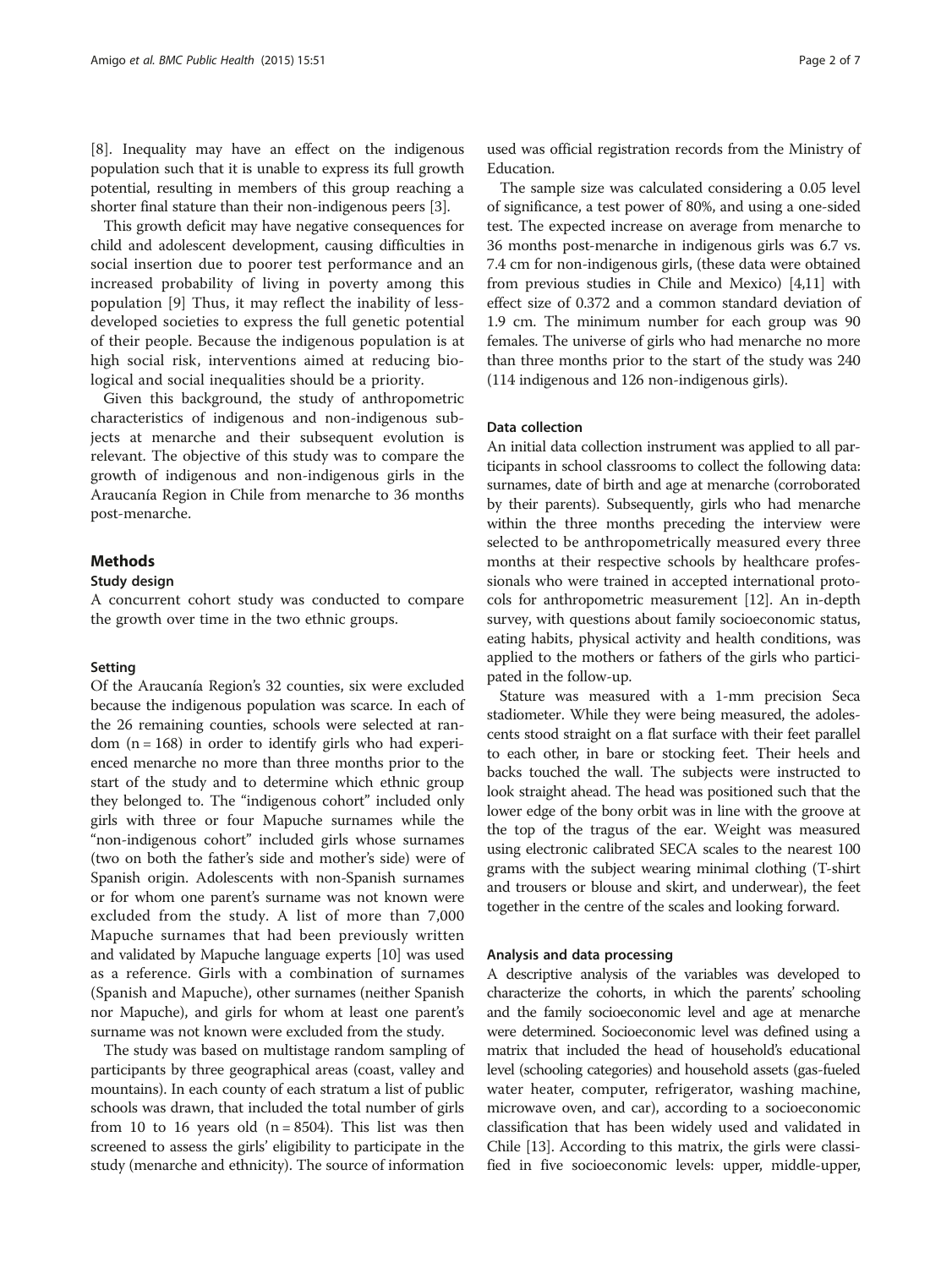middle, middle-lower and low. The sample did not contain any girl classified in the middle-upper and upper level.

The mean height was calculated at time of menarche and at 6, 12, 18, 24, 30 and 36 months post-menarche; the Z-scores for height/age and weight/age and BMI/age were calculated according to CDC/NCHS references (as recommended by the Chilean Health Ministry for evaluating the nutritional status of children 6 to 18 years of age) [[14](#page-6-0)]. Variance analysis was used to evaluate differences between the ethnic groups.

Height increment from menarche up 36 months was determined by calculating the difference in stature at each interval with the stature of the previous interval. The same method was used to calculate the difference for the full period. It should be noted that measurements weren't taken exactly at menarche but within 3 months of menarche, so a mathematical equation was used to calculate the exact point in time. The formula was used to calculate the growth rate every 6 months during the follow-up period.

To analyze growth, repeated measurement analysis was applied using the multivariate general linear model (GLM) [[15](#page-6-0)]. This model was used to analyze a time effect on growth of both cohorts and determine whether this effect depends on ethnicity. In this model, the seven measurements taken (0, 6, 12, 18, 24, 30 and 36 months) were analyzed as a responsive or dependent variable (height and Z-score for height/age). Also, we decided to use the GEE model to analyze the ethnicity effect on height and Z-score for height/age from menarche to 36 months after because it allows us to adjust by potential confounders (SES and age at menarche).

The data from the models is available for each subject from both ethnic groups. Wilks' lambda statistic was used to verify the statistical significance with respect to the null hypothesis (no variation over time) and in order to verify the parallelism of the growth curves a test was performed to determine whether the interaction between ethnicity and time was statistically significant. Finally, repeated measures analysis was performed using generalized estimating equation models (GEEM), which compared the height and z-score for height/age from menarche to 36 months post-menarche in indigenous adolescents to that of nonindigenous adolescents, adjusted and unadjusted for age at menarche and socioeconomic level. The independent variable was ethnicity and the dependent variable was the height or z-score for height/age.

The data was recorded using EPIDATA (double data entry) software and processed with SPSS version 20.0 and STATA version 10.0.

The project was approved by the Ethics Committee for Human Research of the Faculty of Medicine at the University of Chile. Prior to participating in the study, the girls and their mothers signed informed consent forms.

#### Results

From the initial sample of 240 girls, 39 were not included in the follow-up because they either moved to other regions of the country, became pregnant or declined to participate. Of a theoretical 1680 measurements (7 times for each girl) there were 1523 measurements, reaching a participation rate of 90.1% among non-indigenous girls and 91.2% among indigenous girls.

The mean age at menarche was 4.3 months later in indigenous girls compared to non-indigenous girls ( $p = 0.003$ ). Height at menarche was 2.2 cm higher in non-indigenous girls, so the Z-score of height at the time of this pubertal event was close to the median in non-indigenous girls but significantly lower among indigenous girls (Z-score 0.10 vs.-0.61). Although the mean weight at menarche was similar in the two groups  $(p = 0.073)$  the Z-score of BMI was higher in indigenous girls than non-indigenous girls  $(p = 0.017)$ . The educational level of the parents of indigenous subjects was significantly lower than the educational level of the parents of non-indigenous girls ( $p = 0.001$ ). For the full sample, the parents' level of education was less than 10 years and the lowest average was found for the mothers of indigenous girls. Half of the indigenous girls were classified in the low socioeconomic level, while fewer than 10% of the non-indigenous girls were similarly classified. On the contrary, more than 46% of the non-indigenous schoolgirls belonged to the middle socioeconomic level, while only 8.5% of the indigenous adolescents belonged to this group (Table [1\)](#page-3-0).

At the time of menarche, the indigenous adolescents were of significantly shorter stature: 2.2 cm shorter than nonindigenous girls  $(p < 0.001)$ . This difference widened slightly as the months passed after menarche, reaching a difference of 3.2 cm at 36 months post-menarche ( $p < 0.001$ ). The GLM for repeated measures indicated a significant increase in height over time in both groups  $(p < 0.001)$ , although the non-indigenous girls presented a higher increase in height over time compared to their indigenous peers. At the different points of observation after menarche, height means were always higher for the non-indigenous adolescents than for the indigenous ones (Figure [1\)](#page-3-0). When stature was standardized by age and sex (Z-score for height/age) the non-indigenous girls had higher values than the indigenous girls at each point of observation (p < 0.001) and the former group also had values close to the reference  $(p > 0.05)$ , while indigenous girls always showed values below the reference (p < 0.001). Finally, at six months post-menarche, the Z-score for height began to decrease in both groups  $(p < 0.001)$  with slight parallelism in the curves  $(p = 0.112)$ (Figure [2](#page-3-0)).

Mean stature increased by 6.9 cm for the whole group from menarche until 36 months after this pubertal event, and was 0.7 cm higher for the non-indigenous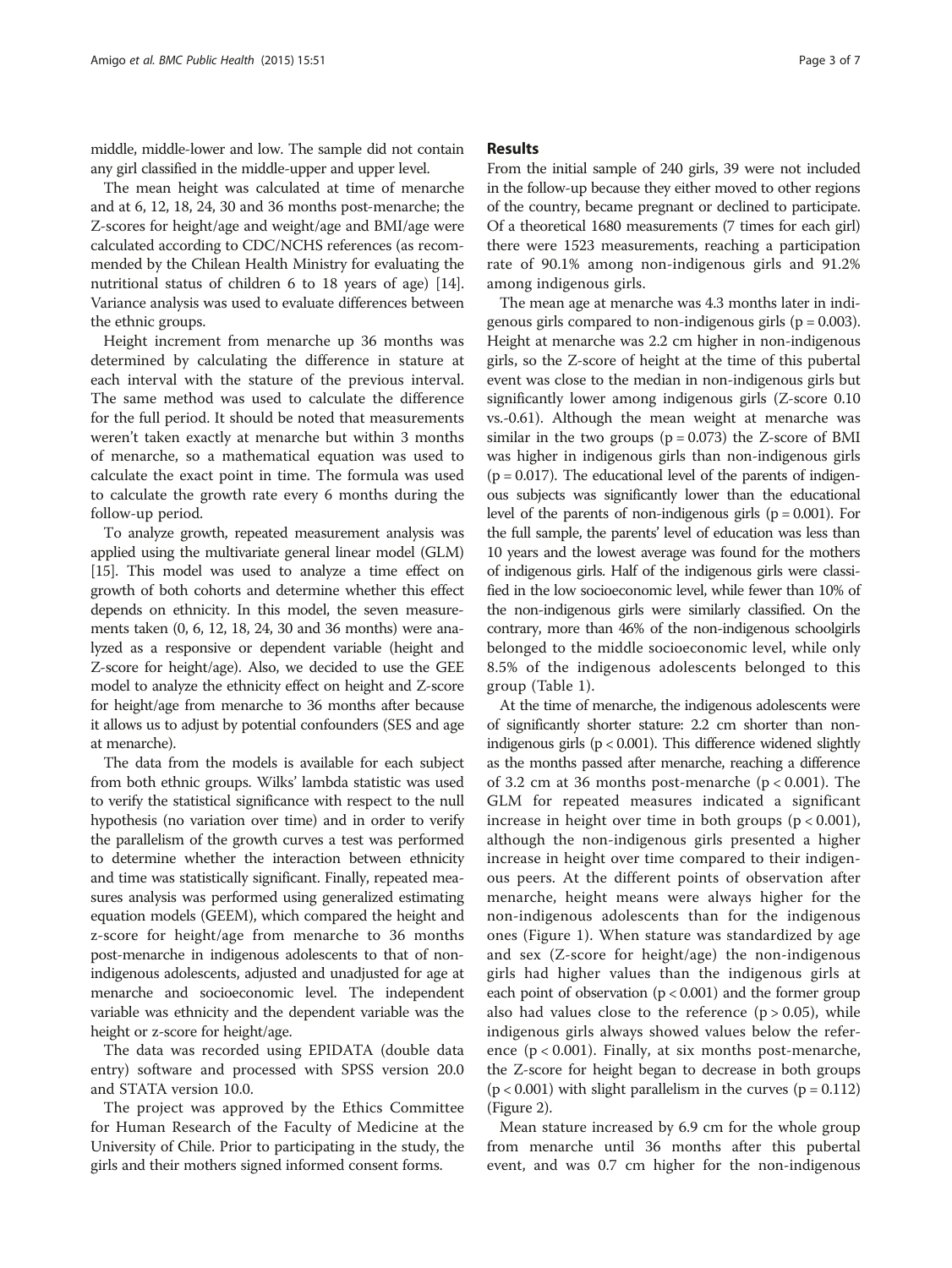<span id="page-3-0"></span>Table 1 Anthropometric and general characteristics of indigenous and non-indigenous girls in the Araucanía Region, Chile

| <b>Characteristics</b>                | Non-indigenous<br>$(n = 126)$ | Indigenous P value<br>$(n = 114)$ |              |
|---------------------------------------|-------------------------------|-----------------------------------|--------------|
| Age at menarche (months)              |                               |                                   |              |
| $\bar{x} \pm SD$                      | $146.7 \pm 11.3$              | $151.0 \pm 10.8$                  | $0.003*$     |
| Height at menarche (cm)               |                               |                                   |              |
| $\bar{x}$ + SD                        | $152.1 \pm 5.7$               | $149.9 \pm 4.8$                   | $0.002*$     |
| Z-score for height/age at<br>menarche |                               |                                   |              |
| $\bar{x}$ + SD                        | $-0.01 \pm 1.02$              | $-0.61 \pm 0.81 < 0.001*$         |              |
| Weight at menarche (kg)               |                               |                                   |              |
| $\bar{x}$ + SD                        | $49.6 + 8.8$                  | $51.7 \pm 9.2$                    | $0.073*$     |
| Z-score for BMI/age at<br>menarche    |                               |                                   |              |
| $\bar{x} \pm SD$                      | $0.95 \pm 1.1$                | $1.27 \pm 0.98$                   | $0.017*$     |
| Mother's schooling (years)            |                               |                                   |              |
| $\bar{x}$ + SD                        | $9.5 \pm 2.8$                 | $6.6 \pm 2.9$                     | $0.001$ *    |
| Father's schooling (years)            |                               |                                   |              |
| $\bar{x} \pm SD$                      | $9.6 \pm 2.8$                 | $7.2 \pm 2.8$                     | $0.001*$     |
| Socioeconomic level                   |                               |                                   |              |
| $\%$                                  |                               |                                   |              |
| Middle                                | 46.2                          | 8.5                               |              |
| Middle-low                            | 44.4                          | 41.5                              | $< 0.001$ ** |
| low                                   | 9.4                           | 50.0                              |              |

 $\bar{x} \pm SD$  = mean  $\pm$  standard deviation.

\*ANOVA test.

 $**x^2$  test.



group  $(p = 0.02)$ . During the first six months postmenarche, there was a significantly smaller increase in height among the indigenous girls. After this period, the stature increment was similar for both ethnic groups, with the exception of the period from 24 to 30 months after menarche. Furthermore, a decrease in the growth rate in both cohorts was observed as the months passed after menarche (Table [2\)](#page-4-0).

An analysis of the height and Z-score for height/age from menarche to 36 months post-menarche using the GEEM showed that indigenous girls were significantly shorter than non-indigenous girls both in the unadjusted model and in the model adjusted for socioeconomic level, age at menarche and anthropometric value at menarche. In the latter model, the difference was lower but nevertheless significant (Table [3\)](#page-4-0).

## **Discussion**

In this study tracking two cohorts, the indigenous girls were shorter than non-indigenous ones at menarche and the height increase during the 36 months after menarche was also lower for the indigenous girls. The study found a decrease in the rate of growth after menarche, and a tendency for growth to stop two years post-menarche in both ethnic groups. Finally, the indigenous and nonindigenous girls showed a smaller increase in height than the international reference, suggesting that by the end of adolescence there will be a deficit in height.

Interestingly, the indigenous girls in the study were of shorter stature than the non-indigenous girls at the time of menarche, even though previous studies had found no stature differences at birth and upon entering school [[5,16\]](#page-6-0). Thus, it may be deduced that this difference



indigenous and non-indigenous girls. At each time of observation the differences in the means of the groups were statistically significant (p < 0.001). Wilks' lambda for no time effect (p < 0.001). Wilks' lambda for effect of time – ethnicity interaction (p < 0.112).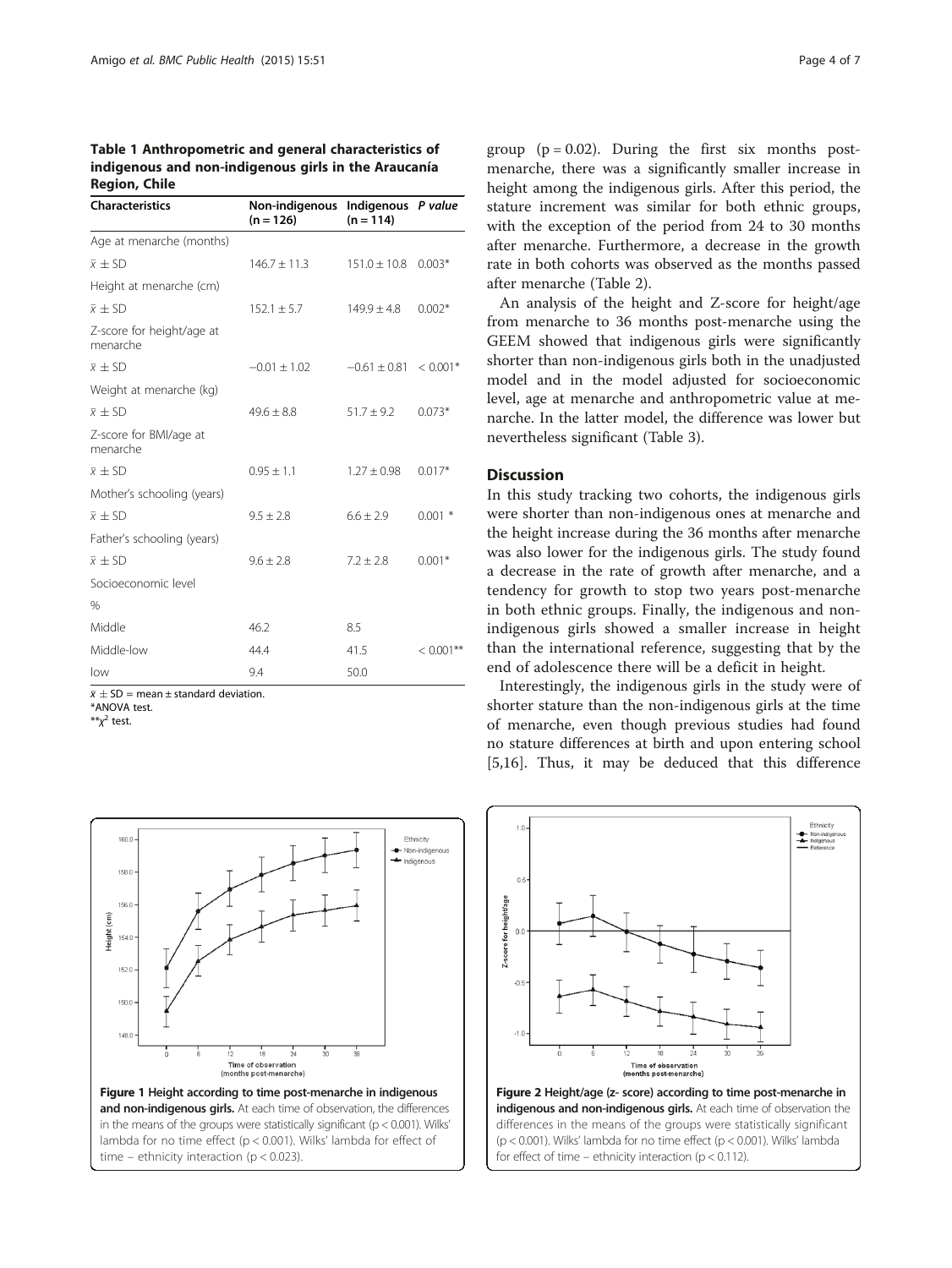| Period                        | Growth (cm)            | P value*               |       |  |
|-------------------------------|------------------------|------------------------|-------|--|
|                               | Non-indigenous         | Indigenous             |       |  |
| 0-6 months<br>post-menarche   | $(n = 117)$            | $(n = 108)$            | 0.001 |  |
| <i>x</i> [95% CI]             | 3.5 [3.3 to 3.7]       | 3.0 [2.8 to 3.2]       |       |  |
| 6-12 months<br>post-menarche  | $(n = 117)$            | $(n = 105)$            | 0.856 |  |
| <i>x</i> [95% CI]             | 1.3 [1.1 to 1.5]       | 1.3 [1.2 to 1.5]       |       |  |
| 12-18 months<br>post-menarche | $(n = 113)$            | $(n = 104)$            | 0.546 |  |
| <i>x</i> [95% CI]             | 0.8 [0.7 to 1.0]       | 0.8 [0.6 to 0.9]       |       |  |
| 18-24 months<br>post-menarche | $(n = 109)$            | $(n = 101)$            | 0.719 |  |
| <i>x</i> [95% CI]             | 0.7 [0.6 to 0.9]       | $0.7$ [0.6 to 0.8]     |       |  |
| 24-30 months<br>post-menarche | $(n = 108)$            | $(n = 100)$            | 0.010 |  |
| <i>x</i> [95% CI]             | $0.5$ [0.4 to 0.6]     | 0.3 [0.2 to 0.4]       |       |  |
| 30-36 months<br>post-menarche | $(n = 105)$            | $(n = 96)$             | 0.674 |  |
| <i>x</i> [95% CI]             | $0.3$ $[0.2$ to $0.4]$ | $0.3$ $[0.2$ to $0.4]$ |       |  |
| Total:                        |                        |                        |       |  |
| 0-36 months<br>post-menarche  | $(n = 105)$            | $(n = 96)$             | 0.020 |  |
| <i>x</i> [95% CI]             | 7.2 [6.8 to 7.7]       | 6.5 [6.0 to 6.9]       |       |  |

<span id="page-4-0"></span>Table 2 Height increment from 6 to 36 months postmenarche in indigenous and non-indigenous girls

 $\bar{x}$  [95% CI] = Mean 95% Confidence Interval.

\*ANOVA test.

begins during the period between the onset of puberty and menarche. These elements indicate the need to specify the moment at which stature differences between ethnic groups start to develop. It is also possible that indigenous girls do not reach the stature of non-indigenous girls because of exposure to less favorable socioeconomic conditions, which inhibit their ability to fully express their growth potential [[17](#page-6-0),[18](#page-6-0)]. These stature differences at the time of menarche may reflect not only environmental conditions to which the studied cohorts have been exposed, but also the effects of other factors, since some studies have found that the age at which pubertal development begins and ends, as well as the amount of growth that occurs during this period, are influenced by genetic factors [\[19](#page-6-0),[20\]](#page-6-0). Although it may be the case

that there are differences in the simple designs of the various studies of the indigenous population at different ages in Chile, we don't believe that this is a decisive explanatory factor.

After 36 months of follow-up, the stature of indigenous adolescents was shorter than that of non-indigenous girls, which was expected given that the indigenous adolescents were shorter at the time of menarche. Furthermore, the indigenous adolescents showed less growth than non-indigenous adolescents during the three-year period in which they were monitored, especially in the first six months post-menarche. This makes sense if one takes into consideration that the Mapuche girls in the study were older than the non-Mapuche girls and thus were at a stage in which their growth was decelerating more rapidly. This translated, therefore, into a lower increase in stature.

The mean stature of the adolescents at 36 months postmenarche was shorter than the international reference [\[14](#page-6-0)]. This reference is based on a study of girls in the United States that used a cross-sectional design. Another notable finding from the data that deserves more careful study is that at two years post-menarche, growth in height tends to stop among both indigenous and non-indigenous girls. This growth deceleration is demonstrated in this study and may support the hypothesis that the final stature of the adolescents included in the study will not vary significantly from their height at 36 months post-menarche. Nevertheless, the international reference indicates that after this period growth does continue, suggesting that the growth of these girls will ends at a shorter stature than the international reference [[4](#page-5-0)]. It should be noted that in this population there were no girls from the middle-upper or upper socioeconomic levels and that the simple was taken from public schools, so its external validity is limited to this population. These finding merits further investigation because Chile's status as a country with an intermediate level of development may be reflected by adult height. Therefore, in the future it may be possible to observe height increments correlated to improvement in socioeconomic conditions, as seen in industrialized countries [\[21-23](#page-6-0)].

The stature reported in this study is higher than the previous height published for indigenous and non-indigenous adults in the country [\[4,](#page-5-0)[24\]](#page-6-0), reaffirming that the latest

Table 3 Effect of ethnicity on height, Z score for height/age from menarche to 36 months post-menarche among adolescents of the Araucanía Region

|                                                     | Without adjustment            |         | Adjusted**                    |         |
|-----------------------------------------------------|-------------------------------|---------|-------------------------------|---------|
|                                                     | Indigenous                    | P value | Indigenous                    | P value |
| Height (cm) $\beta$ coefficient [95% CI]            | $-2.7$ [ $-4.02$ to $-1.39$ ] | < 0.001 | $-1.9$ [ $-3.32$ to $-0.51$ ] | 0.008   |
| Z score for height/age $\beta$ coefficient [95% CI] | $-0.6$ $[-0.79$ to $-0.36]$   | < 0.001 | $-0.3$ $[-0.50$ to $-0.07]$   | 0.008   |

Repeated measurements model (GEE).

\*\*Adjusted by age at menarche and socioeconomic level (using the middle level as reference).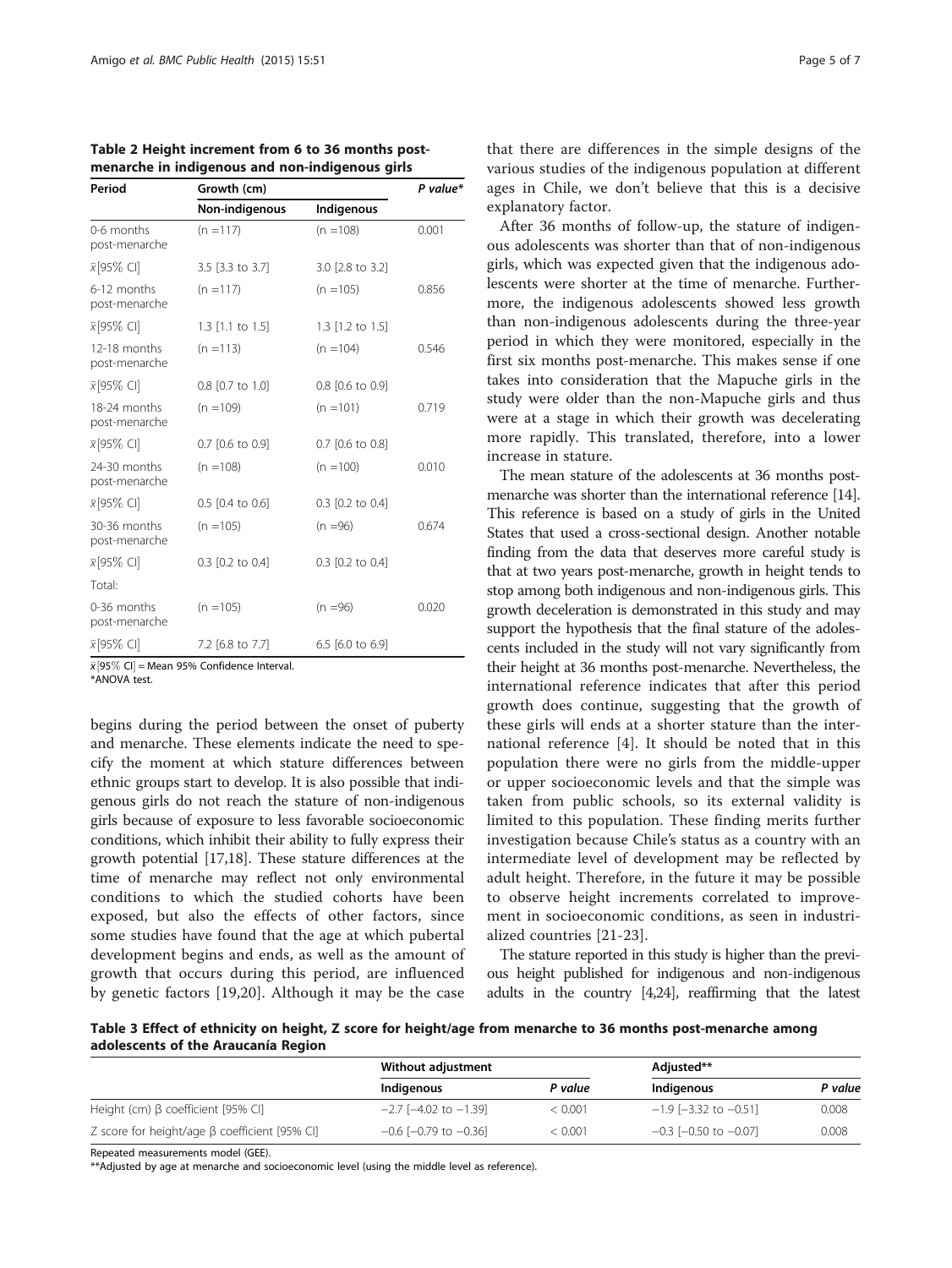<span id="page-5-0"></span>generations are taller than previous ones, a phenomenon that has also been observed in other countries [[25-27](#page-6-0)]. Furthermore, it has been observed that Chilean Mapuche adolescents are taller than their indigenous peers in Latin America [[28-30\]](#page-6-0). The taller stature of Chile's indigenous people may be due to improvements in social conditions in the country, particularly a decrease in poverty rates, which may have had a positive impact on the indigenous population [\[31\]](#page-6-0).

Classification in a specific socioeconomic level was used as a control variable because of the association between low socioeconomic level and low stature, which had been observed in previous studies in Chile [\[16,31](#page-6-0)-[34](#page-6-0)]. Due to the high proportion of poverty, the indigenous girls would be expected to be shorter at the onset of puberty and to present later onset of puberty and subsequently later age at menarche. To consider these aspects, it was necessary to adjust by these variables to control for the confounder or modification effect. This study verified that when these variables were included in the multivariate model, the effect of ethnic group remained and this confirms that stature differences are produced at this age, which merits further study. It is important to note that although the socioeconomic index used has been validated for the Chilean population, it has not been validated specifically for the indigenous population, who may have particularities due to their customs and lifestyle. Currently, indigenous adolescents do not manifest living conditions that are dissimilar to non-indigenous adolescents, since there has been a progressive loss of ethnic traditions and customs [\[35](#page-6-0)].

One of the limitations of this study is that the subjects have not yet reached their final stature although further growth is expected to be minimal. However, it is worth mentioning that this is one of the first studies to track the growth of indigenous and non-indigenous adolescents. Another limitation of the study is that the subjects' growth from the start of pubertal development (thelarche) was unknown, but this aspect is interesting since this phase could produce different growth. In our study, we verified that a stature difference between the ethnic groups already existed at menarche.

Moreover, one of the study's strengths is the use of surnames as an indicator of indigenous origin, a method developed by linguists who specialize in the Mapuche language [\[9](#page-6-0)]. In the country, a useful way to identify indigenous ethnicity is by surname, as Mapuche surnames are quite unique and based on elements of nature. In Chile it is difficult to use other markers such as language or geographic location because these have been lost over time.

It should also be mentioned that the results of this study are externally valid because the schools and girls from the Araucanía Region who participated were selected randomly. The size of the sample was adequate for obtaining valid conclusions from the post-menarche anthropometric changes in both ethnic groups. At the same time, menarche had occurred recently for the study participants and was corroborated by the adolescents' mothers; this short time lapse reduces the potential for memory bias. It should also be mentioned that this study was conducted by qualified professionals who were trained to use standard methods and were constantly supervised while obtaining the anthropometric measurements.

This study is one of a series of studies on indigenous and non-indigenous females that include size at birth [[5](#page-6-0)], growth during infancy [\[36\]](#page-6-0), stature in primary school [[6](#page-6-0)] and parental height [3,4]. This study of adolescent Mapuche and non-Mapuche girls complements this line of research.

From the standpoint of policies and programs, this study underscores the importance of monitoring growth in height during different stages of life, including adolescence.

### Conclusion

The indigenous adolescents were shorter than nonindigenous ones at menarche; the height increase during the 36 months after menarche was also smaller for the indigenous girls. There was a decrease in the rate of growth after menarche and a tendency for growth to completely stop two years post-menarche in both ethnic groups. Finally, girls from both groups showed a lower increase in height than the international reference, suggesting that by the end of adolescence there will be a deficit in height.

#### Competing interests

The authors declare that they have no competing interests.

#### Authors' contributions

HA and PB originated the project, planned and collected the data of the study. HA and ML drafted the paper. SM and ML proposed the analytical approach. All authors commented each version of the paper and approved the final version.

#### Acknowledgements

This study was funded by the Chilean National Fund for Scientific and Technologic Development (Fondecyt number 1060884).

#### Author details

<sup>1</sup>Department of Nutrition, Faculty of Medicine, Universidad de Chile, Independencia 1027, Santiago, Chile. <sup>2</sup>Department of Public Health Universidad de la Frontera, Temuco, Chile.

#### Received: 23 October 2013 Accepted: 9 January 2015 Published online: 31 January 2015

#### References

- 1. Tanner J. Foetus into Man. Physical growth from conception to maturity. 2nd ed. Hertford: Castlemead; 1989.
- 2. Cameron N, Bogin B, editors. Human growth and development. 2nd ed. Leicestershire, UK: Academic; 2012.
- 3. Amigo H, Erazo M, Bustos P. Stature of Chilean parents and children of different ethnicity and social vulnerability. Salud Publica Mex. 2000;42 (6):504–10.
- 4. Erazo BM, Amigo CH, Bustos MP. Influence of Mapuche origin and socioeconomic conditions on adult height. Rev Med Chil. 2005;133(4):461–8.